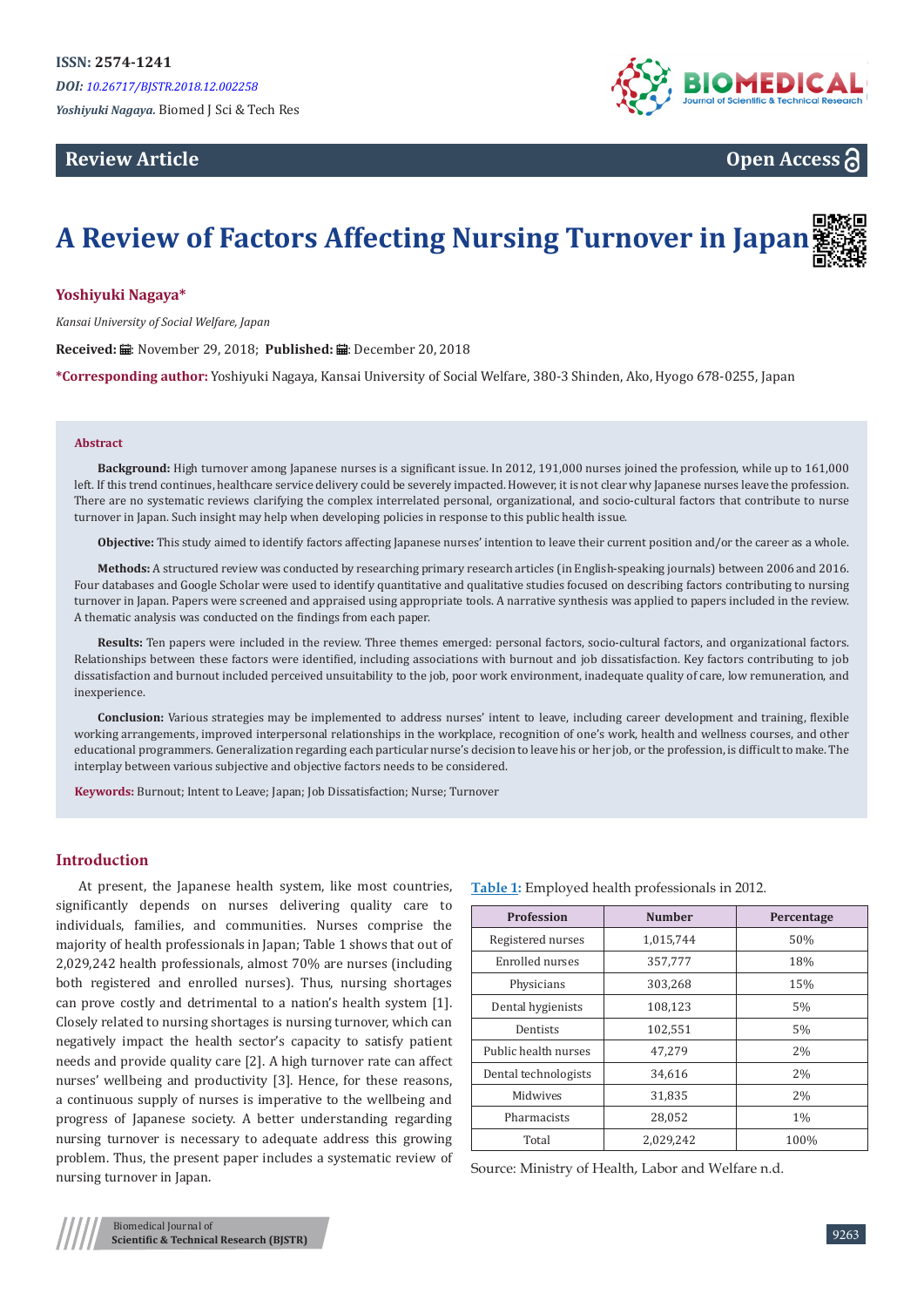#### **Definition of Key Variables and Relationships**

Turnover refers to the movement of individuals within an organization, profession, or industry. In general, turnover is understood as the rate at which employees leave a company or organization and are replaced by new people [4]. A high nurse turnover rate has been associated with dissatisfaction [5]. Job satisfaction refers to how a person feels about various aspects of his or her employment [6] and has been identified as a factor contributing to an employee's intent to leave and job turnover [7]. "Intent to leave" refers to an employee's plan to quit his or her existing job and/or find another job, whether in the same or different profession [4]. The intent to leave is a critical factor in predicting nursing turnover [8]. Turnover is highly related to burnout, which is linked to job dissatisfaction. Burnout is the severe physical, emotional, and mental fatigue experienced by individuals on the job. Nurses, for example, are at high risk for burnout due to the intense nature of providing multi-pronged medical care [9].

#### **Turnover and Nurse Availability**

**Table 2:** Records retrieved from sources.

The number of nurses has increased in Japan. Between 2002 and 2014, nurse employment rose by 30%, from 1,163,393 to 1,506,380; however, this was not sufficient to meet the nursing demand of 1,623,800 in 2014 [10-12]. By 2025, it is estimated that nursing demand will rise to 1,844,000. However, the nurse supply is expected to remain short of this demand [13], especially within small and medium-sized hospitals. Competition for nurses tends to result in larger hospitals paying higher salaries and attracting a greater number of nurses than smaller ones [14]. Due to the discrepancy between nursing supply and demand, concerns over shortages have risen. According to statistics from 2012, roughly 191,000 registered nurses joined the profession, which includes around 47,000 newly qualified nurses (and around 144,000 with prior experience rejoining the workforce or transferring). However, roughly 161,000 left the profession, with turnover being higher in large cities [15]. Throughout Japan, this nursing

shortfall creates several healthcare delivery challenges. This is even more problematic as the gap between supply and demand is not estimated to decrease any time soon [15].

This nursing shortage in Japan is primarily the product of high turnover. However, high nurse turnover is not just a problem in Japan. Other countries, such as the United States, Great Britain and Germany, are also dealing with this issue [16-20]. Research into the factors contributing to nursing shortages, and strategies to address such shortages, is needed. Currently, there is no synthesis of evidence available to help guide strategies for preventing nursing turnover. Thus, the goal of the present paper was to conduct a review of published reports describing the factors contributing to nursing turnover in Japan.

#### **Methods**

CINAHL, MEDLINE, ProQuest Health & Medical Collection, PubMed and Google Scholar were used to conduct a regimented literature review. Papers published between 2006 and 2016 were analyzed to determine relevancy. Papers were chosen from this time period since work environments dramatically change each year, and new technology continues to be introduced. Therefore, it seemed appropriate to review papers published in the last ten years in order to have an overview of changing contexts, as well as current factors, affecting nursing turnover in Japan. The following search terms were used: 'intent to leave', 'turnover', 'burnout', 'job dissatisfaction', 'nurse' and 'Japan'. The last date of access for all databases was 1-6-2017. In the case of Google Scholar, the number of hits was inordinately high; therefore, another search was conducted combining the keywords, which yielded 204 papers for possible inclusion (Table 2). To assure review quality, PRISMA guidelines [21] were employed. During identification, 500 papers were initially deemed relevant, including nine additional papers culled from the reference lists of retrieved papers. During the screening process, duplicate and irrelevant papers (determined by assessing titles and abstracts) were excluded.

|                                        | <b>CINAHL</b>  | <b>MEDLINE</b> | <b>ProQuest Health &amp; Medical Collection</b> | PubMed       | <b>Google Scholar</b> |
|----------------------------------------|----------------|----------------|-------------------------------------------------|--------------|-----------------------|
| "Intent to leave:& Nurse & Japan       | $\overline{c}$ |                |                                                 | 12           | 16900                 |
| "Turnover"& Nurse & Japan              | 19             | 14             | 4                                               | 128          | 11200                 |
| "Burnout"& Nurse & Japan               | 30             | 26             | h                                               | 59           | 6920                  |
| "Job dissatisfaction" "& Nurse & Japan | ∍              | ∍              |                                                 | <sub>b</sub> | 17400                 |
| Total                                  | 53             | 43             | 12                                              | 205          | 52420                 |

During the eligibility process, full-text articles were assessed. Consequently, 10 studies were included in this review. Table 2 details the number of papers initially retrieved through database searches, while (Figure 1) highlights the screening process, with a detailed number of references based on PRISMA guidelines. A metaanalysis was initially considered for the present review; however, as the included studies were highly heterogeneous, an adequate metaanalysis could not be pursued. Consequently, a narrative synthesis methodology [22] was applied. Therefore, the results section of each paper was considered thematically, and common themes were determined. Furthermore, to assure review quality and to avoid bias, qualitative studies were assessed applying the Critical Appraisal Skills Programmed method [23], and non-experimental studies were assessed using Law's Critical Review Form [24].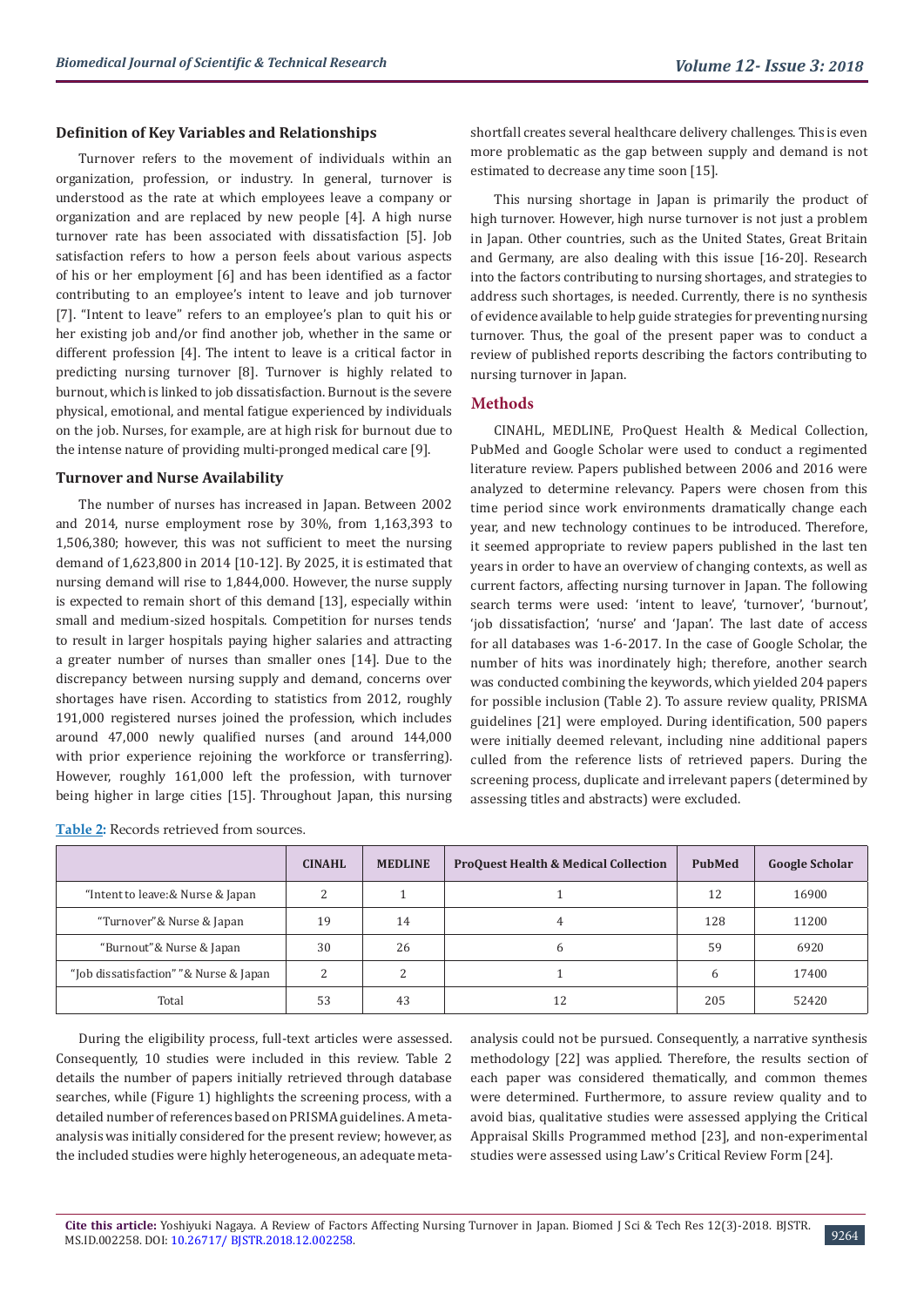



**Figure 1:** Preferred reporting diagram for systematic reviews & meta-analyses (PRISMA) showing selection for review.

# **Results**

A summary of the reviewed studies is shown in Table 3. Five of the 10 papers were quantitative, four were qualitative, and one paper employed mixed methods. The papers covered a range of settings, including urban and rural hospitals with different bed capacities (ranging from 50 to 700 beds). The present results are described according to key variables of interest, including intent to

leave, turnover, burnout, and job dissatisfaction. Across all papers, factors contributing to nurses quitting their job and/or their profession are discussed. Each paper addresses factors leading to a job/career exit and the main factors impacting the exit. A thematic analysis was identified as contributing to nurses' decision to leave either their job or, more significantly, the profession. These factors are outlined in Figure 2.

| <b>Table 3:</b> Summary of studies included in the synthesis. |  |  |  |  |
|---------------------------------------------------------------|--|--|--|--|
|                                                               |  |  |  |  |

| Reference                     | <b>Institution &amp; participants</b>                                                                                                                                              | Methodology                                                                                                                                                                                                                                                                                                  | Sample & duration                                                                                                                                                                                                           | Aim                                                                                                                                                                                    |
|-------------------------------|------------------------------------------------------------------------------------------------------------------------------------------------------------------------------------|--------------------------------------------------------------------------------------------------------------------------------------------------------------------------------------------------------------------------------------------------------------------------------------------------------------|-----------------------------------------------------------------------------------------------------------------------------------------------------------------------------------------------------------------------------|----------------------------------------------------------------------------------------------------------------------------------------------------------------------------------------|
| Ishihara et al.<br>$[32]$     | Newly graduated nurses<br>from baccalaureate pro-<br>grams and diploma schools<br>from 19 public medical<br>institutions, with more than<br>300 beds.                              | Newly graduated nurses from bacca-<br>laureate programs and diploma schools<br>from 19 public medical institutions, with<br>more than 300 beds                                                                                                                                                               | 762 graduate nurses<br>commencing job in 2010.<br>Survey took about eight<br>weeks to complete                                                                                                                              | To investigate intention to<br>leave due to organizational<br>factors and work environ-<br>ments of nurses.                                                                            |
| Kanai-Pak et al.              | 19 acute care hospitals<br>including 15 university<br>hospitals, mainly in Kanto.<br>Some hospitals in Hokkaido,<br>Kyushu and west Japan.                                         | Quantitative method. Nursing Work<br>Index-Revised applied.                                                                                                                                                                                                                                                  | 5956 staff nurses in 302<br>units. Study conducted be-<br>tween March and October<br>2005. 84% response rate.<br>Excluded obstetrics and<br>psychiatry units.                                                               | To examine nurse burnout.<br>job dissatisfaction and<br>quality of care in Japanese<br>hospitals and to determine<br>how these results are<br>linked to work environ-<br>ment factors. |
| Kudo et al. [28]              | Registered nurses, licensed<br>practical nurses and assis-<br>tant nurses working full time<br>in four small and medi-<br>um-sized medical institu-<br>tions $(51$ to $161$ beds). | Qualitative method. Self-administered<br>questionnaire survey. Multiple linear<br>regression analysis applied.                                                                                                                                                                                               | 293 nurses. Effective<br>response rate 57.3%. 15<br>males and 153 females,<br>with average age of 35.8<br>years. Study conducted in<br>2005.                                                                                | To analyses considerations<br>linked to turnover inten-<br>tion among nurses in small<br>and medium-sized medical<br>institutions.                                                     |
| Ohue, Moriyama<br>& Nakaya[5] | Eight random hospitals<br>providing acute medical<br>treatment in Kansai district.                                                                                                 | Qualitative method. Survey included<br>evaluation of burnout (Maslach Burnout<br>Inventory), stress (Nursing Job Stressor<br>Scale), automatic thoughts (Automatic<br>Thoughts Questionnaire-Revised) and<br>irrational beliefs (Japanese Irrational<br>Belief Test), in addition to intention to<br>resign. | 445 nurses working < five<br>years at three hospitals<br>with several departments<br>for acute treatment.<br>Effective response rate 336<br>(27 male and 309 female).<br>Study performed in Octo-<br>ber and November 2008. | To develop a cognitive<br>model of stress, burnout<br>and intention to resign for<br>nurses.                                                                                           |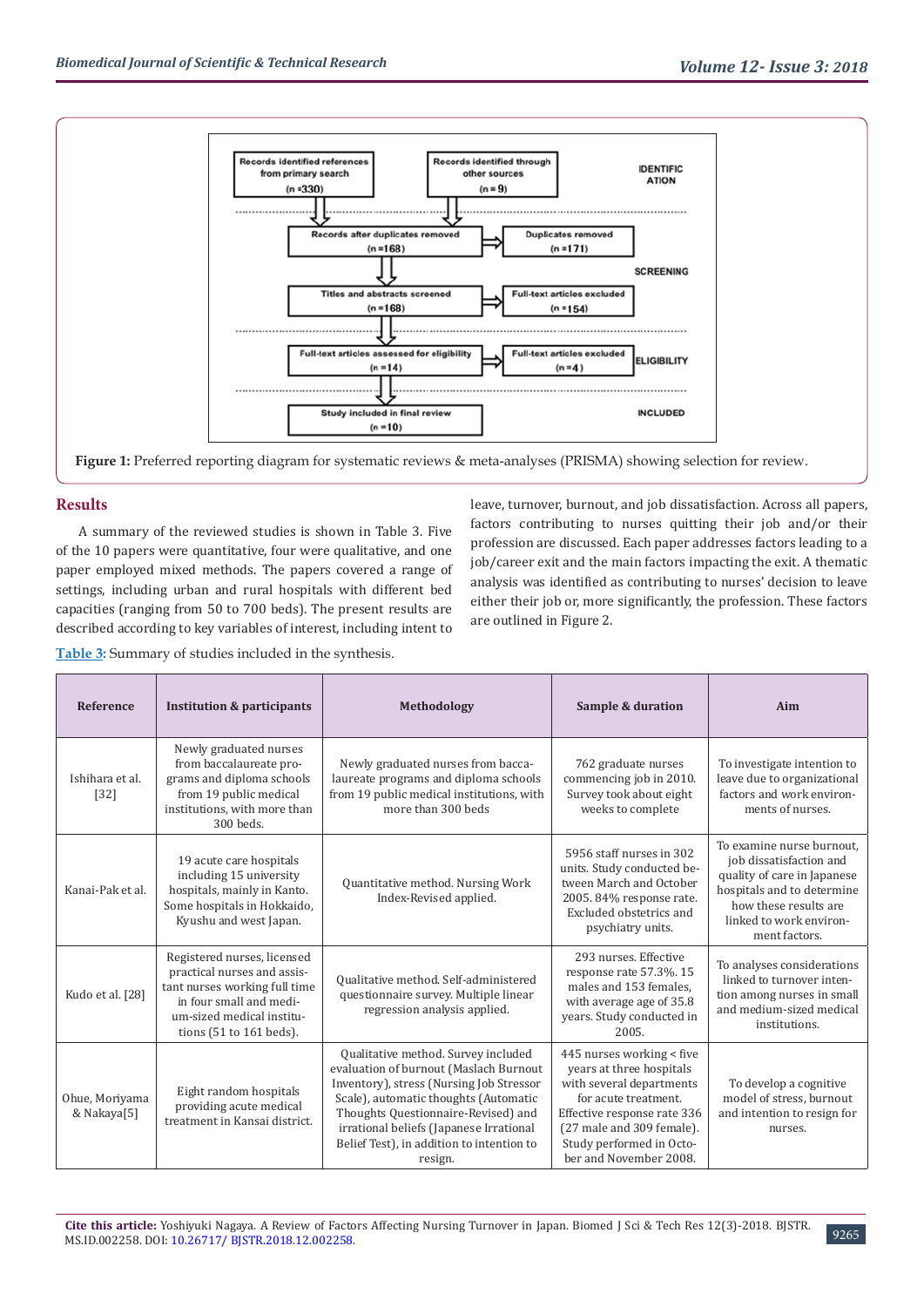| Suzuki et al.<br>$[30]$                    | Full time novice nurses<br>(nurses, public health nurses<br>and midwives) at hospitals<br>with $> 400$ beds (excluding<br>psychiatric hospitals).                                                                  | Quantitative method. Demographic attri-<br>butes, burnout (That is, Japanese version<br>of Maslach Burnout Inventry (J-MBI))<br>and assertiveness (That is, Japanese ver-<br>sion of Rathus Assertiveness Schedule<br>(J-RAS)) and perceptions were analyzed.                                                                                        | 1,203 full time novice<br>nurses who started<br>nursing careers in one<br>of 20 hospitals in 2003.<br>Two-year study of univer-<br>sity hospitals in 2001/02<br>Hospital Catalogue in<br>Japan. 1,030 nurses re-<br>sponded (85.6% response<br>rate). Effective response<br>965 nurses (93.7%, 932<br>females and 33 males). | To examine factors affect-<br>ing turnover of new nurses<br>during 10th-15th months<br>of employment compared<br>to during preceding six<br>months.                                                                                           |
|--------------------------------------------|--------------------------------------------------------------------------------------------------------------------------------------------------------------------------------------------------------------------|------------------------------------------------------------------------------------------------------------------------------------------------------------------------------------------------------------------------------------------------------------------------------------------------------------------------------------------------------|------------------------------------------------------------------------------------------------------------------------------------------------------------------------------------------------------------------------------------------------------------------------------------------------------------------------------|-----------------------------------------------------------------------------------------------------------------------------------------------------------------------------------------------------------------------------------------------|
| Takase, Nakay-<br>oshi & Teraoka<br>$[31]$ | Five hospitals in Japan's<br>western region. 2011 gradu-<br>ate nurses with no previous<br>experience in nursing (in-<br>cluding work experience as a<br>licensed practical nurse).                                | Quantitative method. Analyzed using<br>multiple regression analysis. A longitudi-<br>nal study design was used to investigate<br>changes in graduates' perceptions of<br>demands-abilities and supplies-needs<br>misfits and impact on turnover intention.                                                                                           | 279 graduate nurses.<br>Study conducted in 2011,<br>three, six, nine and twelve<br>months after nurses' em-<br>ployment began.                                                                                                                                                                                               | To investigate how grad-<br>uate nurses' perceptions<br>of the demands-abilities<br>and supplies-needs misfits<br>changed over time, and to<br>examine how these misfits<br>impact their intention to<br>leave the jobs.                      |
| Takase, Oba &<br>Yamashita [25]            | Registered nurses at three<br>medium to large public<br>hospitals (one university,<br>one prefectorial and one city<br>hospital, with between 430<br>and 700 beds) in Japan's<br>western region.                   | Mixed methods (a survey method was<br>used to collect quantitative and qualita-<br>tive data). Survey method used to collect<br>quantitative and qualitative data. Quanti-<br>tative data analyzed by ANOVA, and qual-<br>itative data analyzed by content analysis.<br>Explanatory comparative design with a<br>cross-sectional survey method used. | 849 registered nurses.<br>Study conducted over four<br>weeks.                                                                                                                                                                                                                                                                | To determine specific<br>work-related needs and<br>values of nurses in three<br>generations (born in<br>1946-1959, 1960-1974,<br>1975-present) and gener-<br>ation-specific reasons that<br>might make nurses consid-<br>er leaving the jobs. |
| Takase, Ya-<br>mashita & Oba<br>$[25]$     | Registered nurses and<br>individuals holding both<br>midwifery and nursing qual-<br>ifications. Participants came<br>from three public hospitals,<br>of medium to large size, from<br>Japan's central-west region. | Quantitative method. Data was examined<br>applying regression analysis.                                                                                                                                                                                                                                                                              | 849 participants. Study<br>conducted in 2006.                                                                                                                                                                                                                                                                                | To examine how nurses'<br>work values, perceptions of<br>environmental character-<br>istics and organizational<br>commitment are related to<br>their leaving intentions.                                                                      |
| Tei-Tominaga &<br>Miki [26]                | Newly graduated nurses in<br>nine advanced treatment<br>hospitals, being mainly uni-<br>versity hospitals, in Japan on<br>two separate occasions.                                                                  | Quantitative method. 22-item Job<br>Content Questionnaire was used and a<br>cluster sampling method. Longitudinal<br>design.                                                                                                                                                                                                                         | 567 newly graduated<br>nurses. Response rate 301<br>nurses. Hierarchical multi-<br>ple regression analysis was<br>applied to examine factors<br>associated with intentions<br>to leave. Study conducted<br>in two phases, approxi-<br>mately six months apart.                                                               | To consider predictors of<br>intention to leave among<br>newly graduated nurses<br>early in their careers in<br>Japan.                                                                                                                        |
| Ushiro & Na-<br>kayama [33]                | Full time female nurses<br>working in non-managerial<br>nurses at three large, > 600<br>bed capacity hospitals.                                                                                                    | Qualitative method .Structural equation<br>modeling applied.                                                                                                                                                                                                                                                                                         | 1,131 nurses. Respons-<br>es 1,027 (response rate<br>90.8%). Effective respons-<br>es for analysis 798 (valid<br>response rate 70.6%).<br>Survey completed in 2001.                                                                                                                                                          | To analyses correlation be-<br>tween gender role attitudes<br>of nurses and burnout, per-<br>ceptions of physician-nurse<br>collaboration, evaluation of<br>care, and intent to continue<br>working.                                          |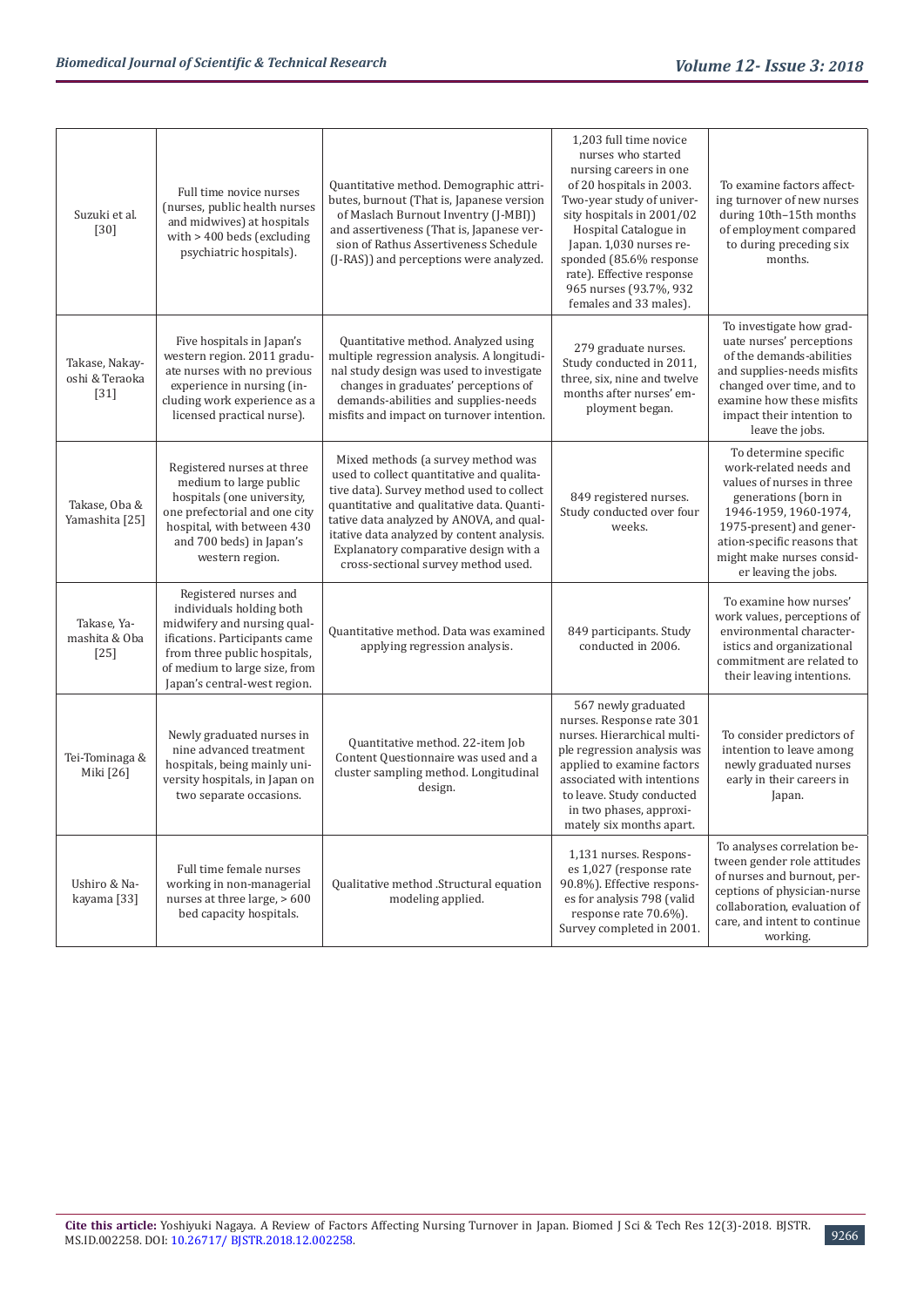

#### **Personal Factors**

Perceived unsuitability to the job: When a nurse believes he or she is unsuitable to his or her profession, he or she is likely to leave not only the job but also the profession [25]. While many individuals pursue nursing during their university studies, realities of the job or profession can lead to reservations regarding this chosen career path. Unsuitability to the job or profession has been identified as leading to nurse turnover, especially among newly graduated nurses [26-30]. A lack of understanding regarding the role of a nurse also appears to contribute to one's intent to leave [31].

**Age and Position:** Age has been identified as a factor affecting an individual's values at work and attitude toward his or her nursing role. Individuals of different ages have different value systems, and these value systems impact reasons for leaving an organization and/or profession [32]. For younger nurses born after 1975, losing confidence in their ability to care for patients seems to contribute to the intent to leave. Rank also appears to affect the intent to leave. For instance, more senior nurses are less likely to leave the profession [33]. Younger and more junior nursing professionals are more likely to leave their job and/or profession.

**Inexperience:** A nurse's experience level also influences the intent to leave. Experience is also linked to other contributing factors such as burnout and job dissatisfaction. For instance, one study observed that burnout, work dissatisfaction and low quality of care were rather high across hospitals where 50% of the nursing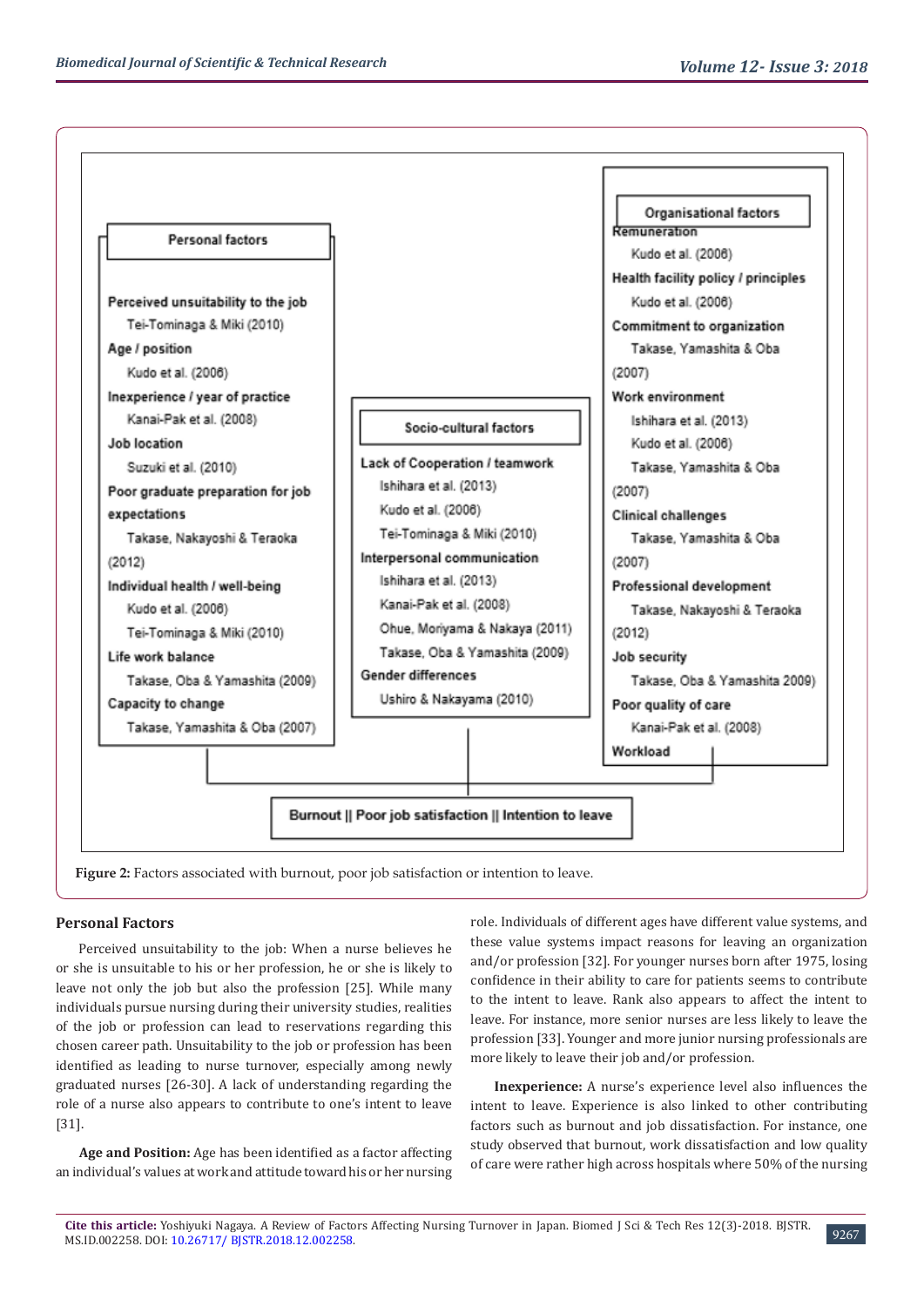workforce was relatively inexperienced (i.e., less than 10 years' experience) compared to hospitals that have a 20% inexperienced workforce [34].

**Job Location:** The highest rate of job resignations occurs in Tokyo [35]. This may be due to higher professional mobility among nurses in Tokyo. Since only one study has observed this phenomenon, further research is needed to assess reasons for why nurses are leaving the profession altogether within major metropolitan areas in Japan. Poor preparation for job expectations: Another factor contributing to nurses leaving the profession is their lack of preparation for their job. When a nurse graduate is not well prepared for the profession, concerns arise, which can ultimately lead to the desire to leave [36].

**Health and Well-Being:** An individual's mental, physical, and/ or general health may also impact the intent to leave a job and/or profession. In an analysis of newly graduated nurses, a study found that one's own subjective health status (e.g. psychological distress or cumulative fatigue) significantly predicted the intention to leave, independent of demographic variables, stress or nursing skills [37]. Specifically, a lack of sleep has been identified as significantly predicting higher turnover [38].

**Work/Life Balance:** The ability to balance life and work also appears to be valued by nurses and may be impacting a desire to leave the profession. In particular, nurses born from 1960 to 1974 place a premium on the balance between their personal and professional life [39]. An imbalance may, therefore, contribute to nurses' decisions to move to another line of work .

**Capacity to Change:** When there is a match between the importance nurses place on being able to challenge current clinical practices and actual opportunities to do so, intentions to leave diminish; however, when there is a mismatch, intentions to quit strengthen.

# **Socio-Cultural Factors**

**Lack of Co-Operation and Teamwork:** A lack of co-operation and/or teamwork has been highlighted in several studies as impacting nurses' intent to leave and turnover. Newly graduated nurses, for instance, highly value the level of support they receive from colleagues and supervisors. Nearly 10% of newly graduated nurses indicate a desire to leave nursing. Critical to this decision is whether nurses receive adequate social support from colleagues and supervisors. Organisational support can reduce burnout and contribute to job satisfaction, thus increasing commitment to the job and profession as a whole. Similarly, colleagues and supervisors play a critical role in nurse turnover. For instance, one study found that among hospitals with fewer than 500 beds, managerial and co-worker support significantly determined nurses' intent to leave. Those nurses also stated that management styles and attitudes contributed to their intent to leave. Social support from peers, through a strong and interpersonal work ethic, was also highlighted as reducing the intent to leave.

**Interpersonal Communication:** Studies have also shown that difficulties in interpersonal communication between nurses

of different ages can result in disputes. Intergenerational factors impact nurse turnover and play a role in understanding motivations behind turnover and developing an improved work environment for all nurses. Another study also suggests that poor cooperation among nurses affects nurse turnover. In excess of 50% of nurses in one study indicated that cooperation at work between nurses and doctors was either lacking or non-existent. Furthermore, ineffective cooperation and communication between nurses and/or conflict with supervisors is related to burnout. Together, these issues can contribute to nurses' intent to leave and turnover. Finally, another dynamic to interpersonal relationships is gender differences and/or conservative attitudes, which further impact professional collegiality.

**Gender Roles:** In Japan, as in other countries, women have traditionally dominated the nursing profession. Perceptions of (and actual) gender roles impact the intent to leave and nursing turnover. For instance, conservatism within the health profession has been highlighted as more negatively impacting women in terms of burnout relative to men. Health professionals with patriarchal attitudes treat women nurses as subservient, resulting in added stress and fatigue. These rigid gender roles can be key to women leaving the nursing profession.

#### **Organizational Factors**

**Remuneration:** Actual remuneration, and a lack of transparency regarding remuneration reviews, may also be impacting turnover among nurses. In one study, nurses reported being dissatisfied with their salary and poor implementation of policies necessary to facilitate fair salary increases. Remuneration appears to be important based on historical factors. For instance, among individuals born after 1960, remuneration was more important relative to those born between 1946 and 1959. This could result from a lack of recognition or autonomy often perceived among nurses born between 1960 and 1974, which could perhaps be alleviated through fair salary compensation.

**Health Facility Policies and Principles:** Poor health facilities and inadequate hospital principles can contribute to job dissatisfaction among nurses, which can impact one's intent to leave. The more a hospital is lacking in principles, the more likely nurses will be dissatisfied with their jobs and plan to leave the profession.

**Commitment to an Organization:** Another study identified that strong commitment to an organization positively impacted nurses' job satisfaction, which led to a reduction in desires to leave. However, a lack of organizational commitment increased the intent to leave.

**Work Environment:** In one study, work environment had a relatively minor effect on the intent to leave. The types of work environment issues identified as influencing one's intent to leave include the size and design of an individual's workspace. Attraction to other jobs and/or professions may also contribute to leave intentions and turnover among nurses. In particular, nurses may find that they are attracted to a similar job to that of their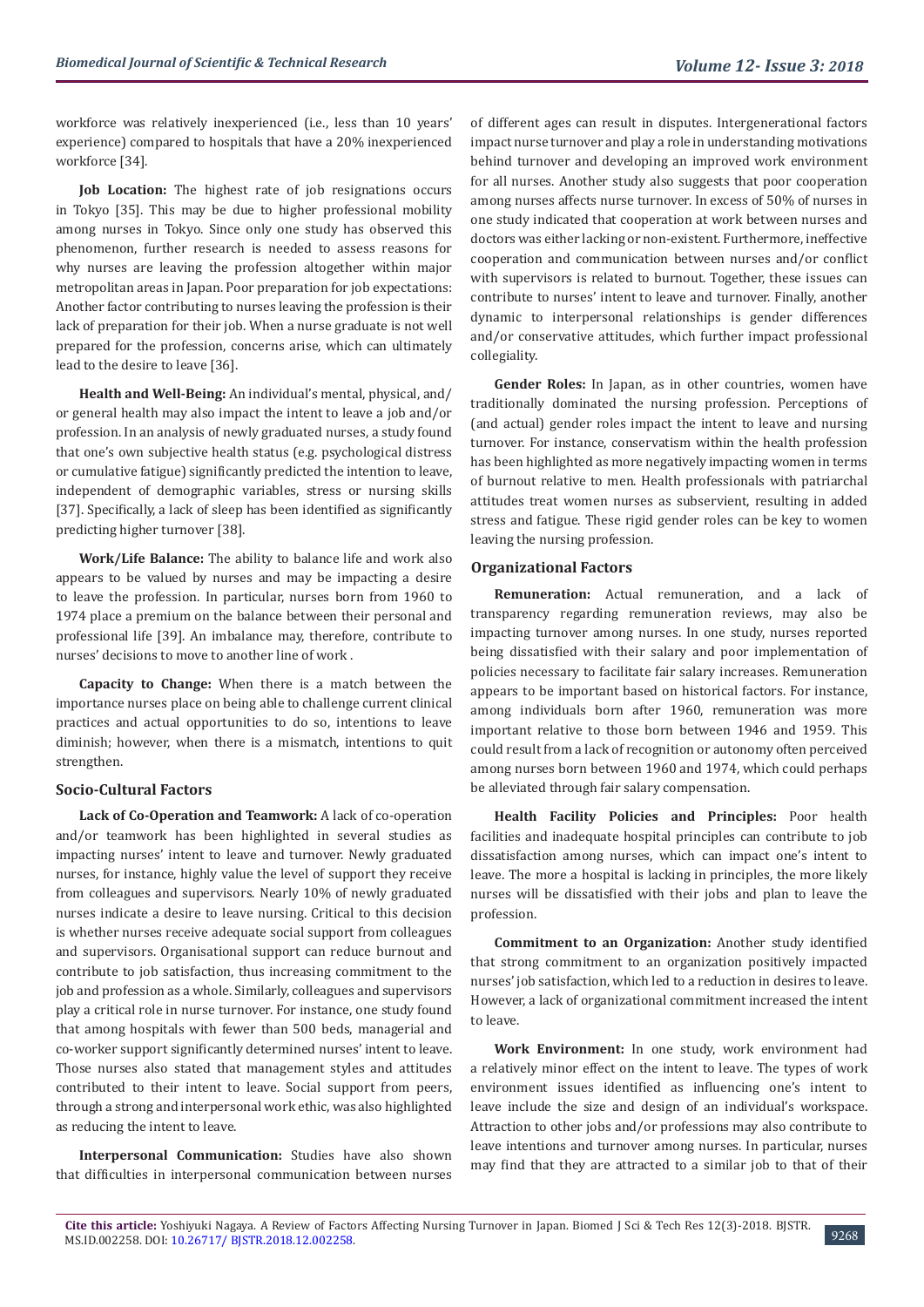colleagues either due to a better work environment or because the job is more suitable. This could mean that a nurse may pursue further education and training in another profession to obtain a more desirable career.

**Clinical Challenges:** One study identified a lack or excess of clinical challenges as potentially affecting intentions to leave. When nurses feel they are not adequately challenged at work, they are more likely to be disillusioned with their roles, which can lead to a desire to leave. On the other hand, excessive challenges can place undue stress on nurses, leading to job dissatisfaction and the desire to seek work elsewhere.

**Professional Development:** The greater the opportunity for professional development in the workplace, the less likely nurses plan to leave their job, especially among younger, less experienced nurses. New graduates tend to value organizations that contribute to their career development and are less likely to be dissatisfied with their job if they grow into their role. Thus, professional development opportunities can help reduce job dissatisfaction and foster organizational commitment.

**Job Security:** Actual and perceived job security also impacts one's desire to leave a job. One study found that the more secure a nurse felt about his or her job, the more likely he or she was satisfied with the job and willing to stay with the organization. The value placed on job security, however, is generation dependent, with nurses born after 1960 valuing job security more than nurses born between 1946 and 1959.

**Poor Quality of Care:** Deteriorating quality of care in an organization, such as a hospital, is associated with intentions to leave and nursing turnover. For instance, in one study, nurses in poorly staffed hospitals were 75% more likely to report poor or fair quality care than nurses in better staffed hospitals. Improvements to care quality may therefore positively reduce turnover rates.

**Workload:** In one study, both the amount and type of work performed affected one's intent to leave. Excessive levels of work and/or uninteresting or unchallenging work may lead to job dissatisfaction, which facilitates a desire to seek alternative employment.

**Job Dissatisfaction and Burnout:** Together, job dissatisfaction and burnout contribute to nurses' intentions to leave. More than 50% of young nurses in one study were dissatisfied with their jobs. Another study also identified job satisfaction as a major contributor to nurses' intent to leave. Conversely, one study observed only a minor correlation between job dissatisfaction and nurses' intent to leave. Burnout and emotional exhaustion have also been identified in several studies as significantly contributing to job/professional resignation. For instance, one study concluded that emotional exhaustion affected over 50% of nurses surveyed [29], particularly those who were young and inexperienced. Similar results have also been highlighted in other studies. Graduate nurses, in particular, face great stress during their first year of employment. Here, nurses confront a steep learning curve. At the same time, turmoil and surprises are realities of their practice. In another study of newly

graduated nurses, burnout was a leading cause of resignation toward the latter stages of employment.

Burnout and job dissatisfaction are related; together, they influence nurses' intentions to leave the profession. Psychological distress and cumulative fatigue impact nurses' intent to leave. Burnout can also influence several factors related to turnover, including interpersonal conflicts, skill mismatches and excessive workload. Likewise, a lack of cooperation among nurses and other health professionals within hospital environments leads to burnout and job dissatisfaction, which can significantly impact turnover.

#### **Discussion**

#### **Interactions between Contributing Factors**

No single factor, on its own, fully explains the shortage of nurses in Japan. Nurses quit their job and/or leave the profession for various reasons. Obtaining a comprehensive understanding of the motives for nurses leaving their jobs is inevitably complex. The context and circumstances surrounding each individual nurse will impact his or her decision to stay in a job and/or overall profession. The present analysis observed that intentions to leave and turnover are inextricably linked to various factors, which all contribute to the nursing shortage in Japan. For instance, inexperience, burnout, and job dissatisfaction are all linked to the delivery of poor healthcare. Specifically, burnout and work engagement are strongly related to both job and career satisfaction, as well as intentions to leave. Moreover, it appears that nurses who work in inadequately staffed units often express job dissatisfaction, stress, and burnout, which prompt them to seek new employment. Thus, future studies should be carried out to explore the significance of these factors in relation to nursing turnover in Japan.

Burnout is consistently associated with nurses' intentions to leave their profession within and across European countries. Low staff to patient ratios and poor working relationships with physicians are linked to burnout. Unsatisfactory nurse-physician relationships, leadership, a lack of participation in hospital affairs, older age, male gender and part-time positions seem relevant at a global level, but results from studies are highly variable within individual countries, suggesting a need to specifically investigate these factors in relation to a Japanese context. The interactions between different personal, socio-cultural, organizational, and other factors are likely impacting nurses' desires to leave the profession and turnover in a manner that is both unpredictable and difficult to quantify. Moreover, causes for nurses' resignations may vary across time, depending on the direction of a particular nurse's career.

 Further research needs to be conducted as to address the varying factors affecting nurses' decisions to resign from their jobs and pursue other careers. One area of focus could be the impact of workload on a nurse's intent to leave. Too few studies have considered the interaction between workload and intent to leave. Thus, factors impacting nurses' decision-making processes need to be carefully studied and understood by hospital employers and managers in order to address such nursing shortages. Another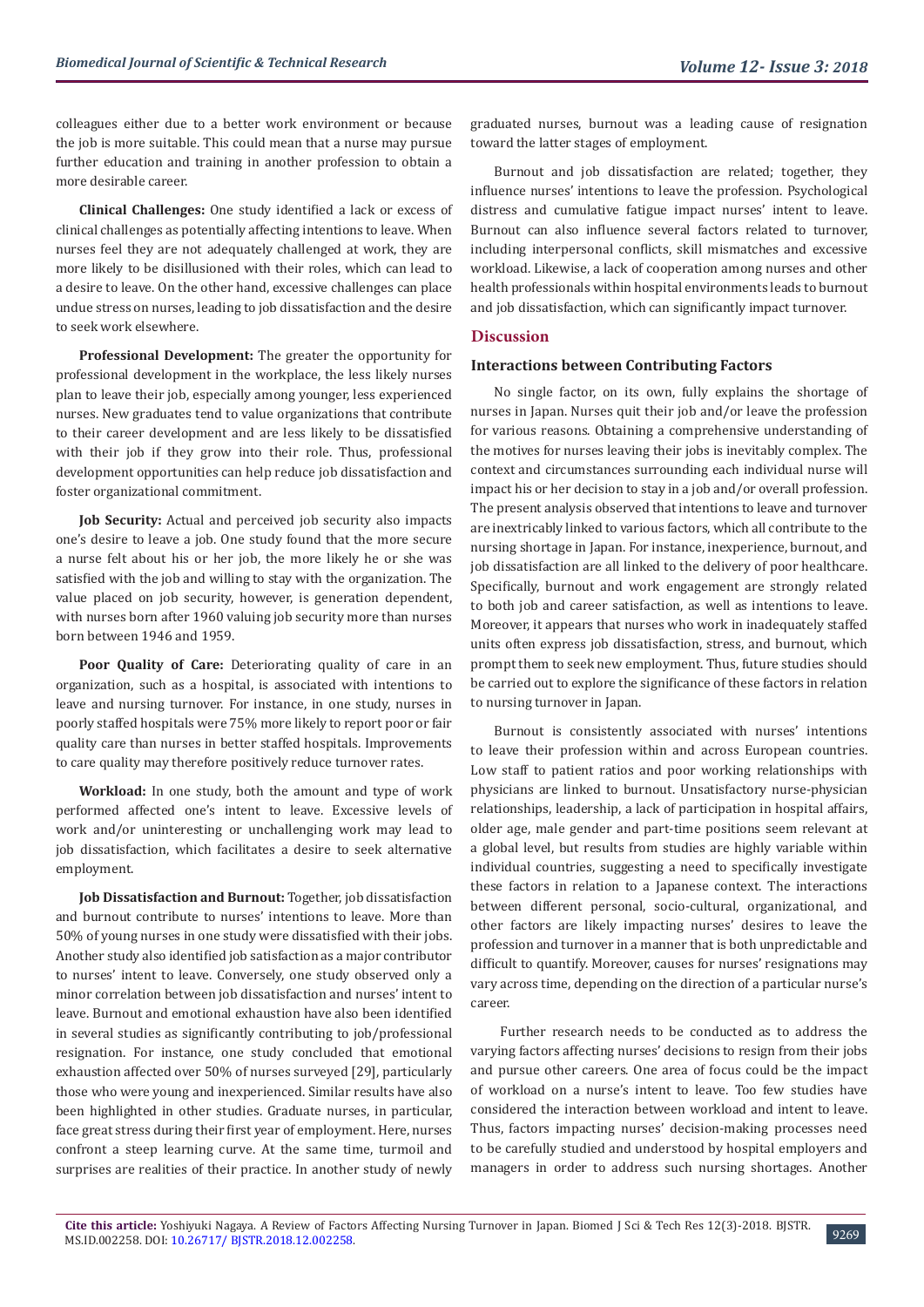issue requiring further research is an investigation into the types of professions nurses pursue after leaving nursing and the reasons for choosing alternative careers. The specific job/career characteristics among alternative options should be compared to the benefits and limitations of nursing so as to gain further insight into the motivation's nurses have for such alternative pursuits.

#### **Strategies for Addressing Intent to Leave/Turnover**

Considering that so many different factors contribute to intent to leave and turnover among nurses, it is inevitable that various strategies will need to be implemented to address nurse shortages resulting from high turnover. The study suggests that health and well-being courses designed to improve positive thinking for nurses may contribute to reducing their work-related stress and burnout. Acknowledging the efforts and contributions of nurses to the profession, career development and collegial approaches to management are also likely to have a significant positive influence on the intention to leave, and reduce turnover. Morale among nurses may be promoted by improving the relations between nurses and physicians. Physicians could be trained in acknowledging the efforts and contributions of nurses to the health profession. All participants in the delivery of quality health care need to be recognized by the system, to make it work more effectively. Managerial development too may lower turnover among nurses, particularly new graduates and less experienced nurses. Sound relations between nurses and their peers can also effectively reduce negative influences on nurse turnover.

Career progression and professional development may also have an impact. Training of younger inexperienced nurses may reduce the level of turnover in the profession (Lee, et al., 2009). Training of younger inexperienced nurses not only alleviates burnout among young nurses, but it also contributes to an improvement in interpersonal relations within hospitals. Education on understanding gender and intergenerational differences may also contribute to reducing nurse turnover and improving nurses' work environments (Takase, et al., 2009). Further, to reduce the exit of women from the nursing profession, strategies need to be developed to address burnout and work/life balance. Practical work experience, career development and/or educational programmers (for example, gender studies) may assist.

#### **Recommendations for Future Research**

A number of studies have been undertaken which show that the factors affecting nursing turnover in Japan encompass personal, socio-cultural and organizational elements. Therefore, longitudinal studies are needed which explore more deeply and monitor these factors that are not static but changing over time. Furthermore, it would be helpful to carry out qualitative inquires examining the impact of nursing turnover on the well-being and productivity of those that remain in the workforce. In order to better understand how changing societal and work conditions over time lead nurses to leave a post or the profession, researchers might employ narrative methods to collect and analyses their stories. In general, more research is warranted in order to better understand turnover behavior and how turnover within the skilled nursing workforce

impacts the capacity of the health sector to respond to the increasing demands for health care.

#### **Conclusion**

Generalizations about each particular nurse's decision to leave their job or the profession are difficult to make. The interplay between various subjective and objective factors lead each particular nurse to decide to leave their job or the profession. The manner in which a nurse describes their decision to leave too may have a bearing on the analysis. All this makes it difficult to assess each separate factor contributing towards nurses' intent to leave. However, certain common threads have been identified in the literature both in Japan and more generally internationally. These include interpersonal relations, skills mismatch and poor quality of care to name a few. Other factors, however, also contribute. Ultimately, each factor may have a varying degree of influence to each individual's decision to resign. When many individuals decide to leave a profession though, an analysis of the factors determining the decision need to be considered - particularly when the profession is significant to society and the health and well-being of its members. Delivery of quality health care becomes critical as it becomes more difficult to attract and retain nurses. High nurse turnover can be costly and detrimental to society, imposing a heavy burden on the delivery of health care. Attempting to find a solution to the supply factors contributing to nurses leaving the profession is not only a worthwhile pursuit for the profession, but more critically for society generally. Nurses must feel valued in their job and must feel like they are contributing. Only then will the quality of health care in society improve and Japan's and other nations' welfare progress and advance.

#### **References**

- 1. [\(2017\) Ministry of Health, Labour and Welfare. Heisei 25 nen waga-kuni](https://www.mhlw.go.jp/toukei/list/130-25.html) [no hoken-toukei. MHLW, Tokyo.](https://www.mhlw.go.jp/toukei/list/130-25.html)
- 2. [Dawson A, Stasa H, Roche M, Homer C, Duffield C \(2014\) Nursing](https://www.ncbi.nlm.nih.gov/pubmed/24708565) [churn and turnover in Australian hospitals: nurses' perceptions and](https://www.ncbi.nlm.nih.gov/pubmed/24708565) [suggestions for supportive strategies. BioMed Central 13\(1\): 11.](https://www.ncbi.nlm.nih.gov/pubmed/24708565)
- 3. [Shields A, Ward M \(2001\) Improving nurse retention in the National](https://www.sciencedirect.com/science/article/abs/pii/S0167629601000923) [Health Service in England: the impact of job satisfaction on intentions to](https://www.sciencedirect.com/science/article/abs/pii/S0167629601000923) [quit. Journal of Health Economics 20\(5\): 677-701.](https://www.sciencedirect.com/science/article/abs/pii/S0167629601000923)
- 4. [Hayes L, O Brien Pallas L, Duffield C, Shamian J, Buchan J, et al. \(2006\)](https://www.ncbi.nlm.nih.gov/pubmed/15878771) [North N, Stone P. Nurse turnover: a literature review. International](https://www.ncbi.nlm.nih.gov/pubmed/15878771) [Journal of Nursing Studies 43\(2\): 237-263.](https://www.ncbi.nlm.nih.gov/pubmed/15878771)
- 5. [Ohue T, Moriyama M, Nakaya T \(2011\) Examination of a cognitive model](https://www.ncbi.nlm.nih.gov/pubmed/21615700) [of stress, burnout, and intention to resign for Japanese nurses. Japan](https://www.ncbi.nlm.nih.gov/pubmed/21615700) [Journal of Nursing Science 8\(1\): 76-86.](https://www.ncbi.nlm.nih.gov/pubmed/21615700)
- 6. (2010) [International Council of Nurses. The impact of turnover and the](https://www.hrhresourcecenter.org/node/3523.html) [benefit of stability in the nursing workforce. Geneva, USA.](https://www.hrhresourcecenter.org/node/3523.html)
- 7. (2017) [Cambridge University Press. Cambridge online dictionary,](https://dictionary.cambridge.org/dictionary/english/) [Cambridge Dictionary online.](https://dictionary.cambridge.org/dictionary/english/)
- 8. [Estryn Behar M, Van der Heijden B, Oginska H, Camerino D, Le Nezet](https://www.ncbi.nlm.nih.gov/pubmed/17890991) [O, et al. \(2007\) The impact of social work environment, teamwork](https://www.ncbi.nlm.nih.gov/pubmed/17890991) [characteristic, burnout, and personal factors upon intent to leave among](https://www.ncbi.nlm.nih.gov/pubmed/17890991) [European nurses. Medical Care 45\(10\): 939-950.](https://www.ncbi.nlm.nih.gov/pubmed/17890991)
- 9. [Bhuian S, Menguc B \(2002\) Evaluation of job characteristics,](https://squ.pure.elsevier.com/en/publications/an-extension-and-evaluation-of-job-characteristics-organizational) [organizational commitment and job satisfaction in an expatriate, guest](https://squ.pure.elsevier.com/en/publications/an-extension-and-evaluation-of-job-characteristics-organizational) [worker, sales setting. Journal of Personal Selling and Sales Management](https://squ.pure.elsevier.com/en/publications/an-extension-and-evaluation-of-job-characteristics-organizational) [22: 1-12.](https://squ.pure.elsevier.com/en/publications/an-extension-and-evaluation-of-job-characteristics-organizational)